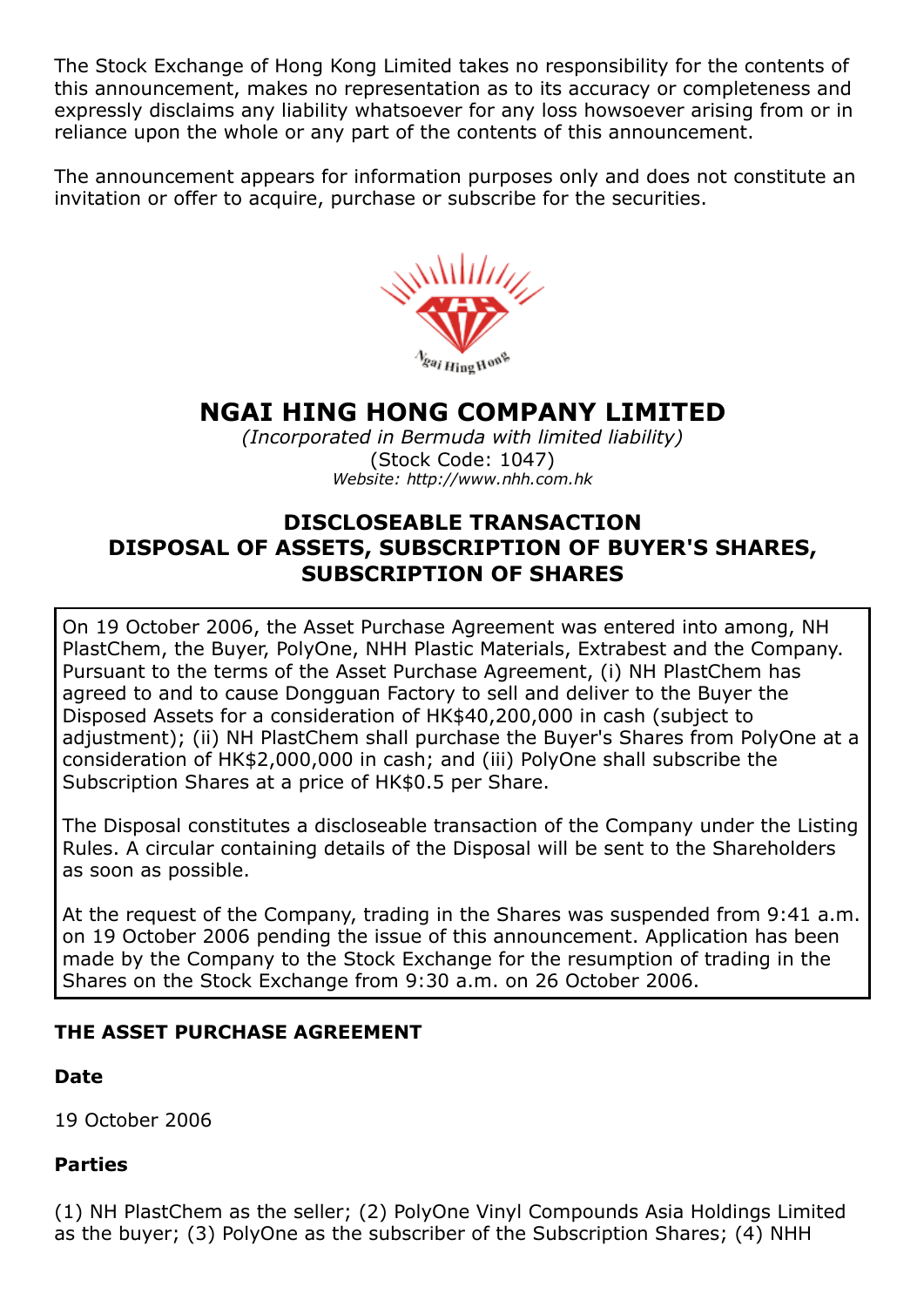Plastic Materials as the guarantor for NH PlastChem in relation to the return of the Deposit in the event of termination; (5) Extrabest as the party to the Secondment Agreement; and (6) the Company as the issuer of the Subscription Shares.

The Buyer, PolyOne and their ultimate substantial shareholders are, to the best of the information, knowledge and belief of the Directors having made all reasonable enquiry, independent third parties of the Company who are not connected persons of the Company, and are not connected with the directors, chief executive, substantial shareholders of the Company or any of its subsidiaries or any of their respective associates (within the meaning under Rule 1.01 of the Listing Rules).

## Disposed Assets

NH PlastChem has agreed to and to cause the Dongguan Factory to sell and deliver to the Buyer the Disposed Assets. The Disposed Assets include all the assets of NH PlastChem and Dongguan Factory (including office equipment, machinery and equipment, furniture and fixture, motor vehicle, leasehold improvement, inventory and cash, bank deposit and prepayment) but exclude the trade receivables and other receivables of NH PlastChem and/or the Dongguan Factory (including receivables from any companies or entities within the Group). The net loss attributable to the Disposed Assets for the two financial years immediately before the date of the Asset Purchase Agreement was HK\$8,697,312 (as at 30 June 2005) and HK\$5,829,918 (as at 30 June 2006) respectively.

The Buyer is not assuming any debts, liabilities, obligations or contracts of NH PlastChem or the Dongguan Factory, and all such debts, liabilities, obligations shall be and remain the sole responsibility of NH PlastChem or the Dongguan Factory.

Neither the Buyer nor the Dongguan Factory owns any land property as part of the Disposed Assets. Nonetheless, in order to assist the Buyer to set up in the PRC, NH PlastChem has agreed to procure the landlord of the property presently occupied by the Dongguan Factory to lease the same to the Buyer or its operating subsidiary in the PRC.

## Disposal Consideration

The aggregate consideration of HK\$40,200,000 for the Disposal will be satisfied by the Buyer by cash at Closing. An amount of HK\$20,600,000 was received by NH PlastChem from PolyOne on behalf of the Buyer on 20 October 2006 as deposit for the Disposal. According to the Asset Purchase Agreement, the Deposit will be paid back by NH PlastChem without interest to PolyOne at Closing upon receipt of the full Disposal Consideration from the Buyer. Adjustment to the Disposal Consideration will also be made if the book value of the Disposed Assets is not equal to HK\$27,378,000 as at Closing. The calculations will be prepared by NH PlastChem (based on Hong Kong Generally Accepted Accounting Principles) which will be verified by the Buyer at Closing. If the amount of the book value of the Disposed Assets is greater than HK\$27,378,000, the amount of difference shall be added to the Disposal Consideration. If the amount of book value of the Disposed Assets is less than HK\$27,378,000, the amount of difference shall be deducted from the Disposal Consideration. The Disposal Consideration was arrived at after arm's length negotiations between NH PlastChem and the Buyer by reference to (i) the amount of total liability of NH PlastChem deducting the other receivables from inter-companies and the trade receivables; and (ii) the amount of book value of the Disposed Assets as at 28 February 2006. The value of total liability (unaudited) of NH PlastChem deducting the other receivables from inter-companies and the trade receivables was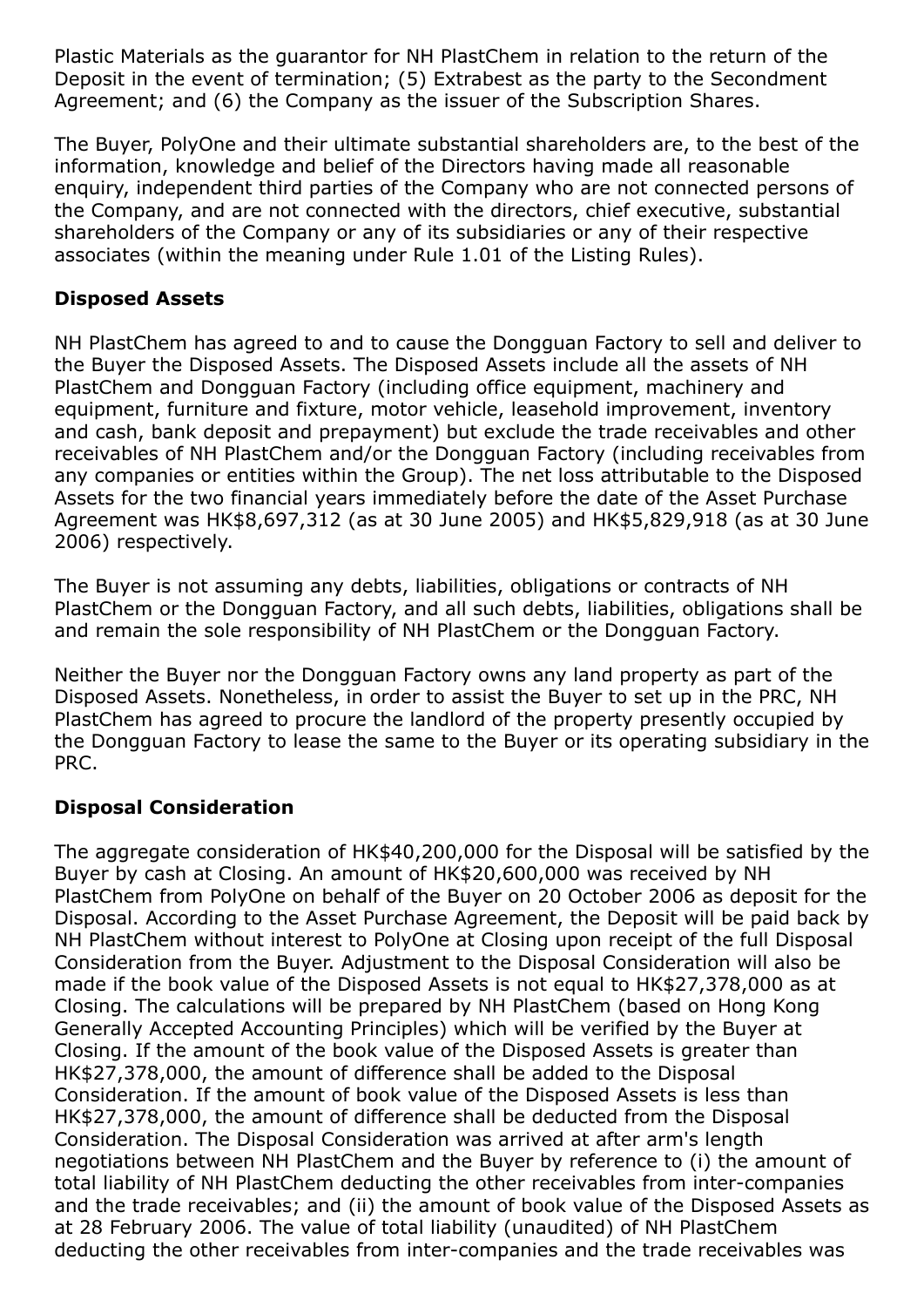approximately HK\$40 million as at 28 February 2006 while the amount of book value of the Disposed Assets was approximately HK\$27.4 million as at 28 February 2006. Since following the Disposal NH PlastChem will cease to engage in the business, the Directors consider that it will be commercially reasonable if the Disposal Consideration will balance out approximately the amount of total liability of NH PlastChem (less its trade receivables and other receivables) at around HK\$40 million as at 28 February 2006.

## Transfer of Buyer's Shares

Pursuant to the Asset Purchase Agreement, it is proposed that NH PlastChem or its nominee, Extrabest, shall purchase shares representing 5% of the issued and outstanding shares of the Buyer from PolyOne.

#### Consideration for the Buyer's Shares

The consideration of HK\$2,000,000 for the purchase of the Buyer's Shares will be satisfied by NH PlastChem or Extrabest by cash at Closing and will be settled by the proceeds received from the Disposal. Such consideration was arrived at after arm's length negotiations between NH PlastChem and PolyOne by reference to the value of the Buyer's Shares upon Closing. The value of the Buyer's Shares is roughly based on a 5% portion in the value of the Disposal Consideration payable by the Buyer for the Disposed Assets which will constitute the main assets of the Buyer and its operating subsidiary in the PRC.

#### Subscription of Shares

Pursuant to the Asset Purchase Agreement, it is proposed that PolyOne shall subscribe an aggregate of 6,000,000 Shares on Closing. All the Subscription Shares will be credited as fully paid and rank pari passu in all respects with the existing issued Shares, and will be free from all options, liens, charges, claims, and encumbrances. The Subscription Shares will be issued under the general mandate granted by the Shareholders to the Directors to issue Shares at the annual general meeting held on 1 December 2005. Application will be made to the Stock Exchange for the listing of, and permission to deal in, the Subscription Shares. Under the Asset Purchase Agreement, PolyOne is not given any right to nominate appointment of director of the Company.

The Subscription Shares represent approximately 1.67% of the existing issued share capital of the Company and approximately 1.64% of the issued share capital of the Company as enlarged by the Subscription Shares.

## Consideration for the Subscription

The Subscription Price of HK\$0.5 per Share was determined after arm's length negotiation between PolyOne and the Company, after taking into account the market price of the Shares. The Subscription Price of HK\$0.5 per Share represented (i) a premium of approximately 5.3% to the closing price of HK\$0.4750 per Share as quoted on the Stock Exchange on 18 October 2006, being the last trading day before the suspension of trading on 19 October 2006; (ii) a premium of approximately 4.8% to the average closing price of HK\$0.4770 per Share as quoted on the Stock Exchange for the last five trading days up to and including the last trading day before the suspension of trading on 19 October 2006; and (iii) a premium of approximately 7.6% to the average closing price of HK\$0.4645 per Share as quoted on the Stock Exchange for the last ten trading days up to and including the last trading day before the suspension of trading on 19 October 2006.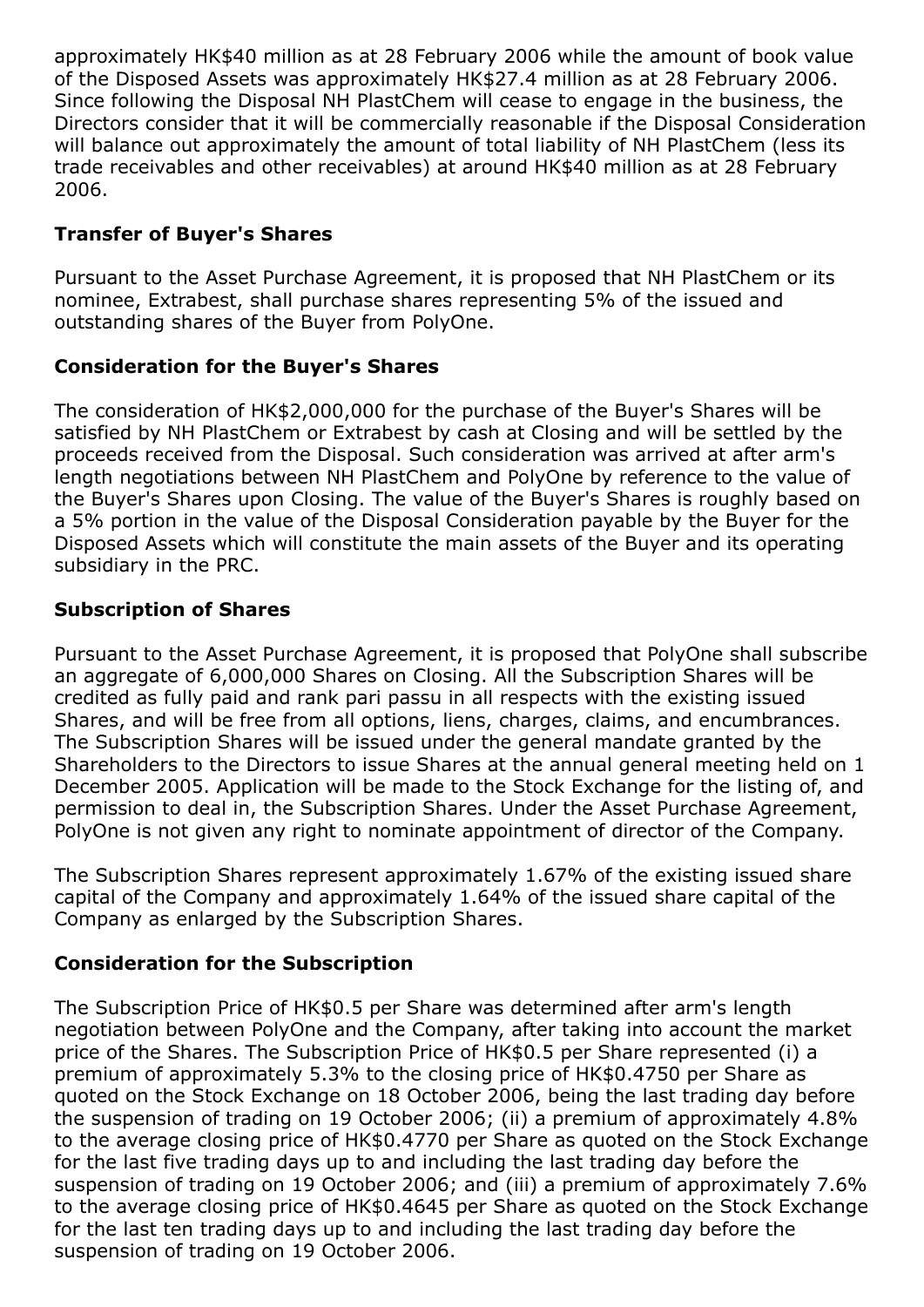## Non-competition undertaking

Pursuant to the Asset Purchase Agreement, the Company and NH PlastChem have covenanted to the Buyer that during the period commencing from Closing and expiring on the later of (i) the fifth anniversary of the Closing; and (ii) the cessation of direct or indirect ownership or interest of the Company and its affiliates in the share capital of the Buyer, the Company and NH PlastChem shall not in Hong Kong and the PRC either on its own account or in conjunction with or on behalf of any entity directly or indirectly carry on or be engaged or interested in (i) the marketing, manufacture or sale of Vinyl Compound and (ii) a business that competes with the business carried on by NH PlastChem before Closing. The Directors are of the view that the terms of the Non-competition Undertaking are fair and reasonable, in view that the Group will have an interest in the business of the Buyer after the Buyer's Shares Purchase.

## Secondment Agreement

Pursuant to the Asset Purchase Agreement, Extrabest will become a 5% shareholder of the Buyer after Closing and shall enter into a secondment agreement with the Buyer in respect of a secondment arrangement for the Seconded Employees which is a continual arrangement until terminated by the mutual agreement of the parties or unilaterally by the Buyer with 3 months notice. Both of the Seconded Employees have been directors of NH PlastChem and are responsible for overseeing the Group's manufacturing, marketing and sale of PVC compounds. Mr. YIP Yik Wai, Roy has over 27 years' experience in the plastics and chemical business covering the greater China and South East Asia region while Mr. LAM Kwok Kin, Joseph holds a Ph.D degree in Chemistry and had previously worked for a multinational chemical company for 17 years. He is experienced in application and new product development for a range of industries including PVC, plastics, masterbatch, coating, water-base & solvent-base dispersions, hot-melt and cable & wire. The Seconded Employees have resigned from directorship of NH PlastChem since signing of the Asset Purchase Agreement on 19 October 2006, and shall be transferred from NH PlastChem's employment to Extrabest's on or before Closing.

#### Conditions Precedent

Closing is conditional upon, inter alia:

- (i) the Listing Committee of the Stock Exchange approving, or agreeing to grant the approval of the listing of and permission to deal in the Subscription Shares and the Subscription Shares being freely tradable on the Stock Exchange;
- (ii) the Stock Exchange confirming having no further comment on the documents required to be issued or published pursuant to the Listing Rules in connection with the Asset Purchase Agreement and the transactions contemplated thereunder;
- (iii) where required, the Shareholders having approved the execution of the Asset Purchase Agreement and the transactions contemplated thereunder;
- (iv) PolyOne having obtained the approval by its board of directors and final approval by various officers of PolyOne in respect of the Asset Purchase Agreement and the transactions contemplated thereunder;
- (v) the Buyer having obtained the approvals of its board of directors and of its shareholders in respect of the Asset Purchase Agreement and the transactions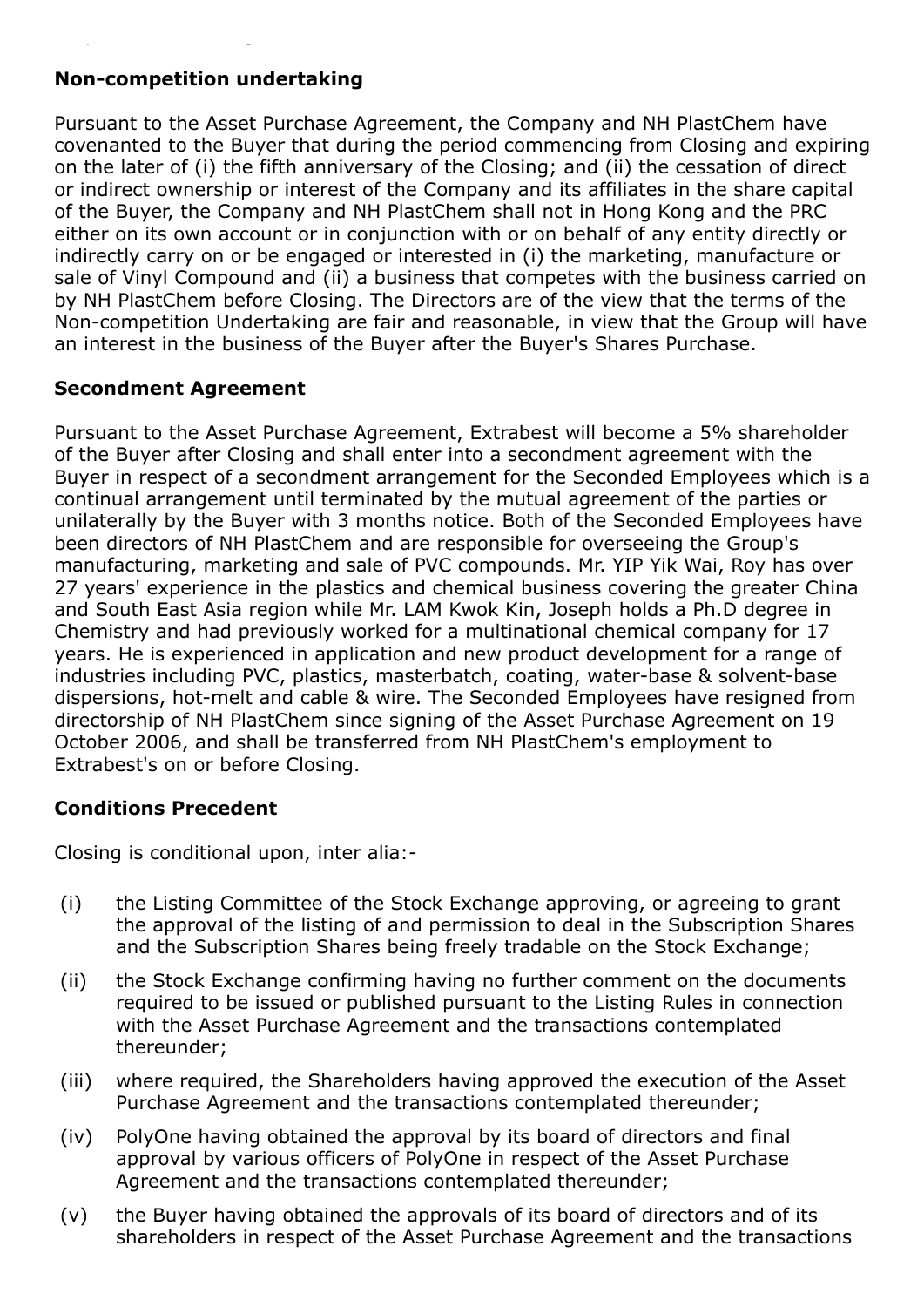contemplated thereunder;

- (vi) NHH Plastic Materials having obtained the approvals of its board of directors and of its shareholders in respect of the Asset Purchase Agreement and the transaction contemplated thereunder;
- (vii) NH PlastChem, the Company and Extrabest having obtained the approval by their respective boards of directors in respect of the Asset Purchase Agreement and the transactions contemplated thereunder;
- (viii) a joint notice of transfer relating to the sale and purchase of the assets proposed to be purchased pursuant to the Asset Purchase Agreement, being published in accordance with the provisions of the Transfer of Business (Protection of Creditors) Ordinance;
- (ix) completion of due diligence on NH PlastChem and the Disposed Assets by the Buyer to its reasonable satisfaction;
- (x) (a) there having occurred no material adverse change in the period between the date of the Asset Purchase Agreement and Closing;
	- (b) nothing having occurred or been omitted which is, or had it occurred or been omitted on or before the date of the Asset Purchase Agreement would have constituted, a breach of the Warranties;
	- (c) no order or judgment of any court or governmental, statutory or regulatory body having been issued or made prior to Closing, which has the effect of making unlawful or otherwise prohibiting the consummation of the transactions contemplated by the Asset Purchase Agreement;
	- (d) each of NH PlastChem, the Company and NHH Plastic Material having performed or complied with, all covenants, obligations and agreements contemplated by the Asset Purchase Agreement to be performed or complied with by it at or prior to Closing;
	- (e) all necessary notification and filings having been made, the expiry, lapsing or termination of all applicable waiting periods under any applicable legislation or regulations and all the licences, authorisations and approvals necessary for or in respect of the execution of the Asset Purchase Agreement and the consummation of the transactions contemplated thereunder (including for the transfer of the lease of the property presently occupied by the Dongguan Factory to the Buyer or its operating subsidiary in the PRC) having been obtained and such licences, authorisations and approvals remaining in full force and effect;
	- (f) Extrabest having entered into the Secondment Agreement; and
	- (g) the employment of each of the Seconded Employees having been transferred from NH PlastChem to Extrabest under substantially the same terms and conditions as their current employment with NH PlastChem, and the Seconded Employees shall continue in the employment of Extrabest.
- (xi) there not having been imposed any moratorium, suspension or material restriction on trading in the Shares generally on the Stock Exchange due to exceptional financial circumstances or otherwise at any time prior to the Closing.

Regarding (viii) above, while the Disposal encompasses a disposal of assets, but since it is intended that all the liabilities of NH PlastChem will remain with it, for prudence, a notice will be given to the public under the Transfer of Business (Protection of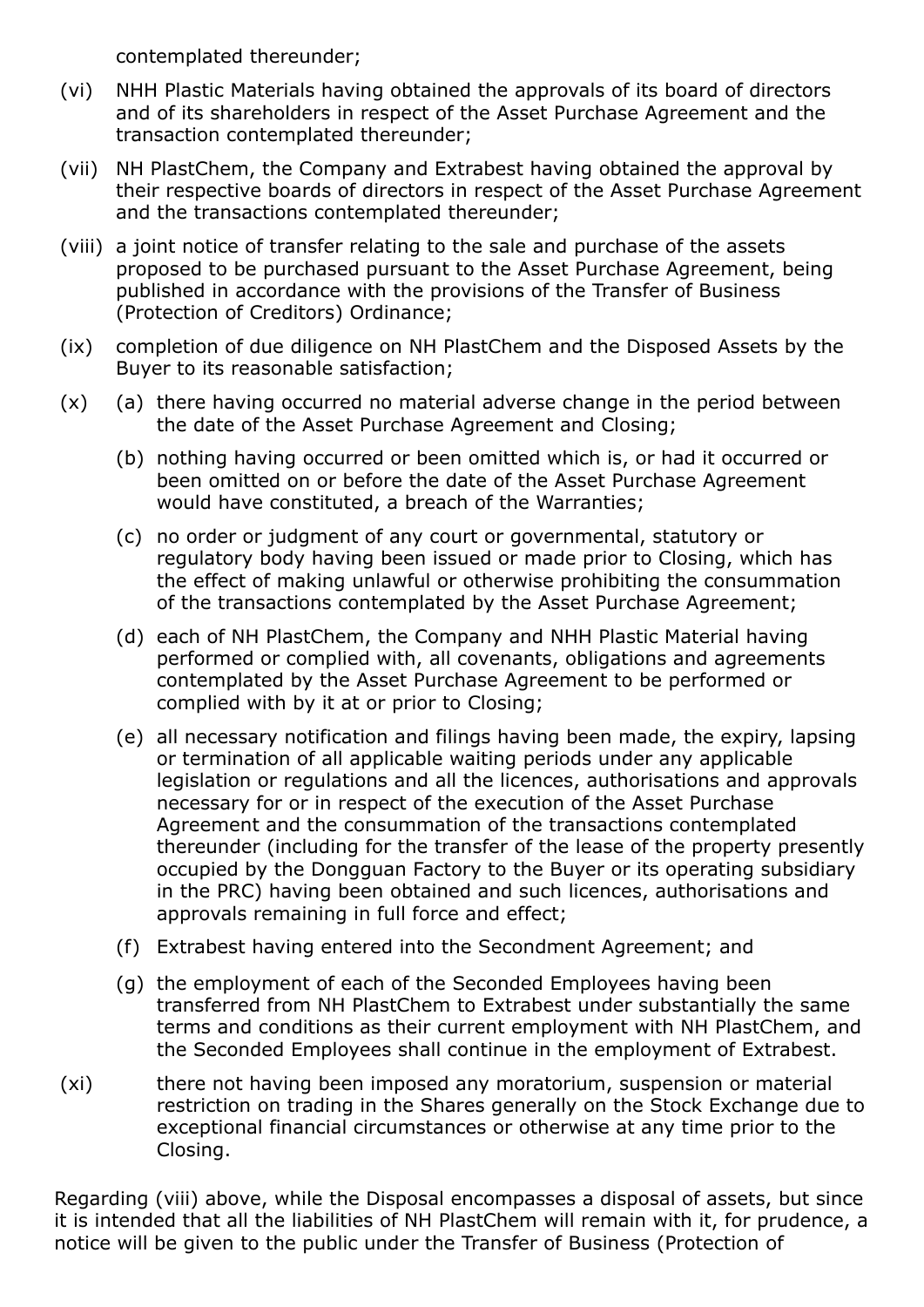Creditors) Ordinance in order to protect the interest of the Buyer in case the transaction is deemed to be a transfer of business for the purpose of that Ordinance. Also, since the trademarks of NH PlastChem will be assigned to the Buyer after Closing and that the Buyer may continue to use these trademarks, the parties has agreed to issue such notice in order to avoid any potential confusion that may cause to NH PlastChem's existing or potential customers or the public.

# Completion

It is expected that the completion of the Disposal, the Subscription and the Buyer's Shares Purchase shall take place on 2 April 2007 or on such other date as is determined by the parties to the Asset Purchase Agreement. The Subscription, the Buyer's Shares Purchase and the Disposal shall be completed simultaneously. The Asset Purchase Agreement will be terminated if Closing does not take place on or before 30 June 2007.

# CHANGES TO THE SHAREHOLDING AS A RESULT OF THE SUBSCRIPTION

The effect of the Subscription on the shareholding structure of the Company is as follows (assuming no further Shares are being issued by the Company during the period):

|                                             | <b>Immediately before</b><br>completion of<br>the Subscription |                               | <b>Immediately after</b><br>completion of<br>the Subscription |                               |
|---------------------------------------------|----------------------------------------------------------------|-------------------------------|---------------------------------------------------------------|-------------------------------|
|                                             | <b>Shares</b>                                                  | Number of Approximate<br>$\%$ | <b>Shares</b>                                                 | Number of Approximate<br>$\%$ |
| Good Benefit Limited (Note 1)               | 196,721,500                                                    |                               | 54.64 196,721,500                                             | 53.75                         |
| Ever Win Limited (Note 2)                   | 6,000,000                                                      | 1.66                          | 6,000,000                                                     | 1.64                          |
| <b>Evergrow Company Limited</b><br>(Note 3) | 2,082,000                                                      | 0.58                          | 2,082,000                                                     | 0.57                          |
| Mr. HUI Sai Chung, Director                 | 14,721,600                                                     | 4.09                          | 14,721,600                                                    | 4.02                          |
| Mr. HUI Kwok Kwong, Director                | 15,642,400                                                     | 4.35                          | 15,642,400                                                    | 4.27                          |
| Madam LIU Sau Lai, Director                 | 1,323,000                                                      | 0.37                          | 1,323,000                                                     | 0.36                          |
| PolyOne                                     | 0                                                              | 0.00                          | 6,000,000                                                     | 1.64                          |
| Public                                      | 123,509,500                                                    |                               | 34.31 123,509,500                                             | 33.75                         |
|                                             | 360,000,000                                                    |                               | 100.00 366,000,000                                            | 100.00                        |

## *Note:*

1. Good Benefit Limited is a company beneficially owned as to 45.1%, 45.1%, 0.8% and 9.0% by Ever Win Limited, Evergrow Company Limited, Madam LIU Sau Lai, and other shareholders who are not connected persons to the Company and are not connected with the directors, chief executive, substantial shareholders of the Company or its subsidiaries or any of their respective associates (within the meaning under Rule 1.01 of the Listing Rules) respectively.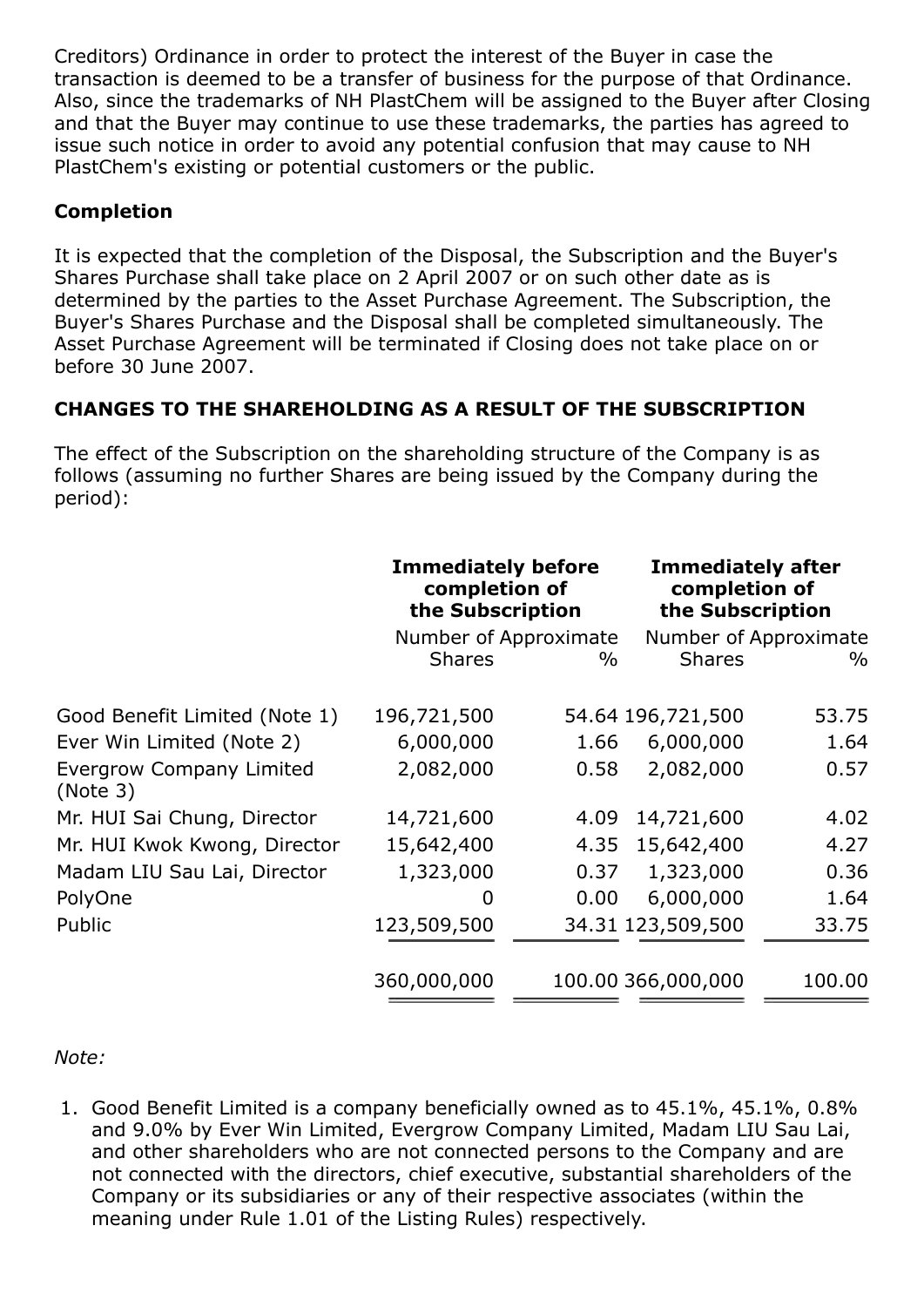- 2. Ever Win Limited is a company incorporated in the British Virgin Islands with limited liability and is held by a trustee (as to 50,000 ordinary shares thereof) on behalf of a discretionary trust, the discretionary objects of which include Mr. HUI Sai Chung and his family members, and by Mr. HUI Sai Chung and his spouse as to 30,834 and 5 class A non-convertible redeemable preferred shares respectively.
- 3. Evergrow Company Limited is a company incorporated in the British Virgin Islands with limited liability and is held by a trustee (as to 50,000 ordinary shares thereof) on behalf of a discretionary trust, the discretionary objects of which include Mr. HUI Kwok Kwong and his family members, and by Mr. HUI Kwok Kwong as to 30,823 class A non-convertible redeemable preferred shares.

#### REASONS FOR THE DISPOSAL, THE SUBSCRIPTION AND THE BUYER'S SHARES PURCHASE

The Group is principally engaged in the trading and manufacturing of plastic materials, pigments, colorants, compounded plastic resins, engineering plastic products and PVC compounds. PolyOne is a leading global compounding and North American distribution company with operation in thermoplastic compounds, specialty PVC resins, specialty polymer formulations, color and additive systems and thermoplastic resin distribution with equity investments in manufactures of PVC resins and its intermediates. As at the date of this announcement, the Buyer is a wholly-owned subsidiary of PolyOne. As far as the Directors are aware, the Buyer is a newly incorporated investment holding company, and is intending to set up an entity in the PRC to receive the Disposed Assets for its future business relating to Vinyl Compound. The Directors considered that the proposed Disposal would provide a gain to the Group as the Disposal Consideration represents a premium of approximately HK\$12.8 million (subject to adjustment pursuant to the Asset Purchase Agreement) to the book value of the Disposed Assets. The Disposal, the Subscription and the Buyer's Shares Purchase as a whole would also serve as a bond between the Company and PolyOne through their shareholding interests in each other's group after the Subscription and the Buyer's Share Purchase. The Directors also consider that the shareholding interests of the Group in the Buyer will provide more cooperation opportunities between the two groups. The Subscription would also enable the Company to enlarge and broaden its capital and Shareholders base by introducing a well-known industry player as an investor. The proceeds from the Disposal will be used to repay the existing loans owed by NH PlastChem. The proceeds from the Subscription will be used as general working capital.

Dongguan Factory is a processing factory situated in Dongguan, the PRC which conducts a Vinyl Compound related processing business solely for NH PlastChem. NH PlastChem has entered into a processing agreement with the Dongguan Factory whereby Dongguan Factory has been appointed to process Vinyl Compound exclusively for NH Plastchem and NH Plastchem is the sole and only customer of Dongguan Factory. Certain assets including inventory and plant and machinery have been placed by NH PlastChem in the Dongguan Factory for the processing business and that the Dongguan Factory also owns assets including cash in bank and plant and machinery in the site. Dongguan Factory is, to the best of the information, knowledge and belief of the Directors having made all reasonable enquiry, an independent third party of the Company who are not connected persons of the Company, and are not connected with the directors, chief executive, substantial shareholders of the Company or any of its subsidiaries or any of their respective associates (within the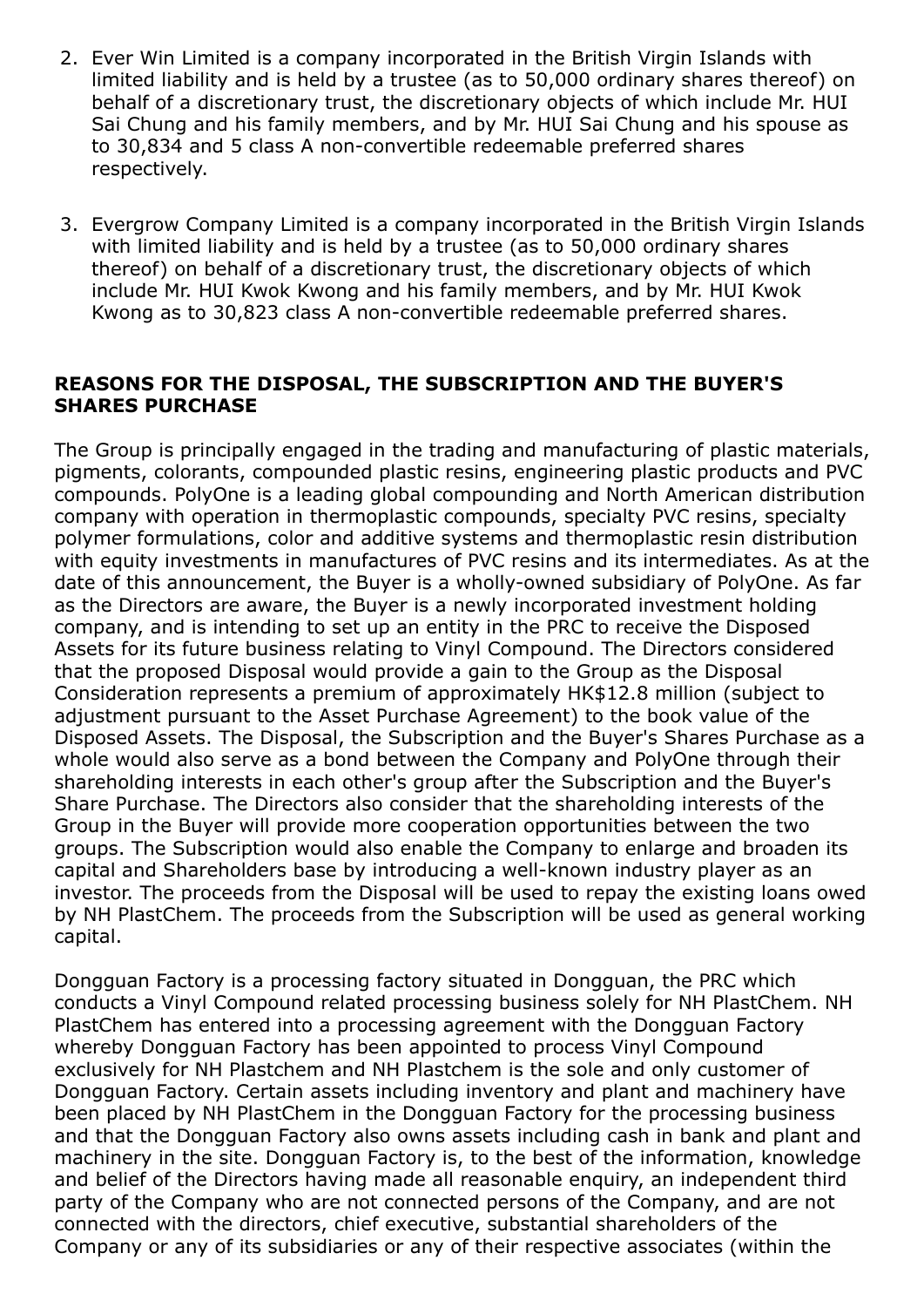meaning under Rule 1.01 of the Listing Rules). Pursuant to the Non-competition Undertaking, after Closing, the Group will no longer be engaged in the marketing, manufacture or sale of Vinyl Compound, and since NH PlastChem has decided to dispose of its assets in relation to the business of Vinyl Compound, the Dongguan Factory will no longer require its assets for business, and NH PlastChem will procure the disposal of such assets together with its own. The Disposal Consideration includes value of the assets of the Dongguan Factory, which amount will offset the balance owing by Dongguan Factory to the Group. The receivable due from the Dongguan Factory to the Group are primarily working capital support provided by the Group for the operation of the Dongguan Factory, amounted to approximately RMB14,400,000 as at 31 August 2006. The Disposal will not proceed if the assets of Dongguan Factory cannot be sold with the other assets of NH PlastChem under the Disposal. In the event of disputes on the Disposal regarding the assets of the Dongguan Factory, NH PlastChem will be accountable to the Buyer, however, pursuant to a confirmation in writing issued by the Dongguan Factory dated 25 October 2006, it is the understanding between NH PlastChem and the Dongguan Factory that the Dongguan Factory will co-operate with and (if necessary) compensate NH PlastChem accordingly if and when such circumstances arise. It is also the understanding of NH PlastChem and the Dongguan Factory that the consideration assignable to the assets of the Dongguan Factory under the Disposal will be determined at Closing with reference to their book value as at that date, and accordingly, the difference between such consideration and the Disposal Consideration will be the amount assignable as consideration for the assets of NH PlastChem under the Disposal at Closing. The unaudited book value of the assets of the Dongguan Factory under the Disposal was approximately RMB4.8 million as of 28 February 2006.

Since the Disposed Asset is relatively immaterial as compared to the assets of the Group as a whole, the Directors take the view that the Disposal will not significantly affect the production of the Group as a whole.

The Directors are of the view that, based on, among others, the Disposal Consideration represents a premium over the book value of the Disposed Assets, the terms of the Asset Purchase Agreement are fair and reasonable and in the interests of the Company and the Shareholders as a whole.

## SUSPENSION AND RESUMPTION OF TRADING

At the request of the Company, trading in the Shares was suspended from 9:41 a.m. on 19 October 2006 pending the issue of this announcement. Application has been made by the Company to the Stock Exchange for the resumption of trading in the Shares on the Stock Exchange from 9:30 a.m. on 26 October 2006.

#### GENERAL INFORMATION

The Disposal constitutes a discloseable transaction of the Company under the Listing Rules. A circular containing details of the Disposal will be sent to the Shareholders as soon as practicable. Further announcement will be made by the Company at Closing regarding the amount of Disposal Consideration (after adjustment) and the consideration assignable to the assets of the Dongguan Factory under the Disposal.

As at the date of this announcement, the board of Directors comprises six executive Directors, namely Mr. HUI Sai Chung, Mr. HUI Kwok Kwong, Dr. WONG Chi Ying, Anthony, Mr. LAI Kam Wah, Mr. CHING Yu Lung and Madam LIU Sau Lai, and three independent non-executive Directors, namely Mr. HO Wai Chi, Paul, Mr. FONG Pong Hing and Mr. CHAN Dit Lung.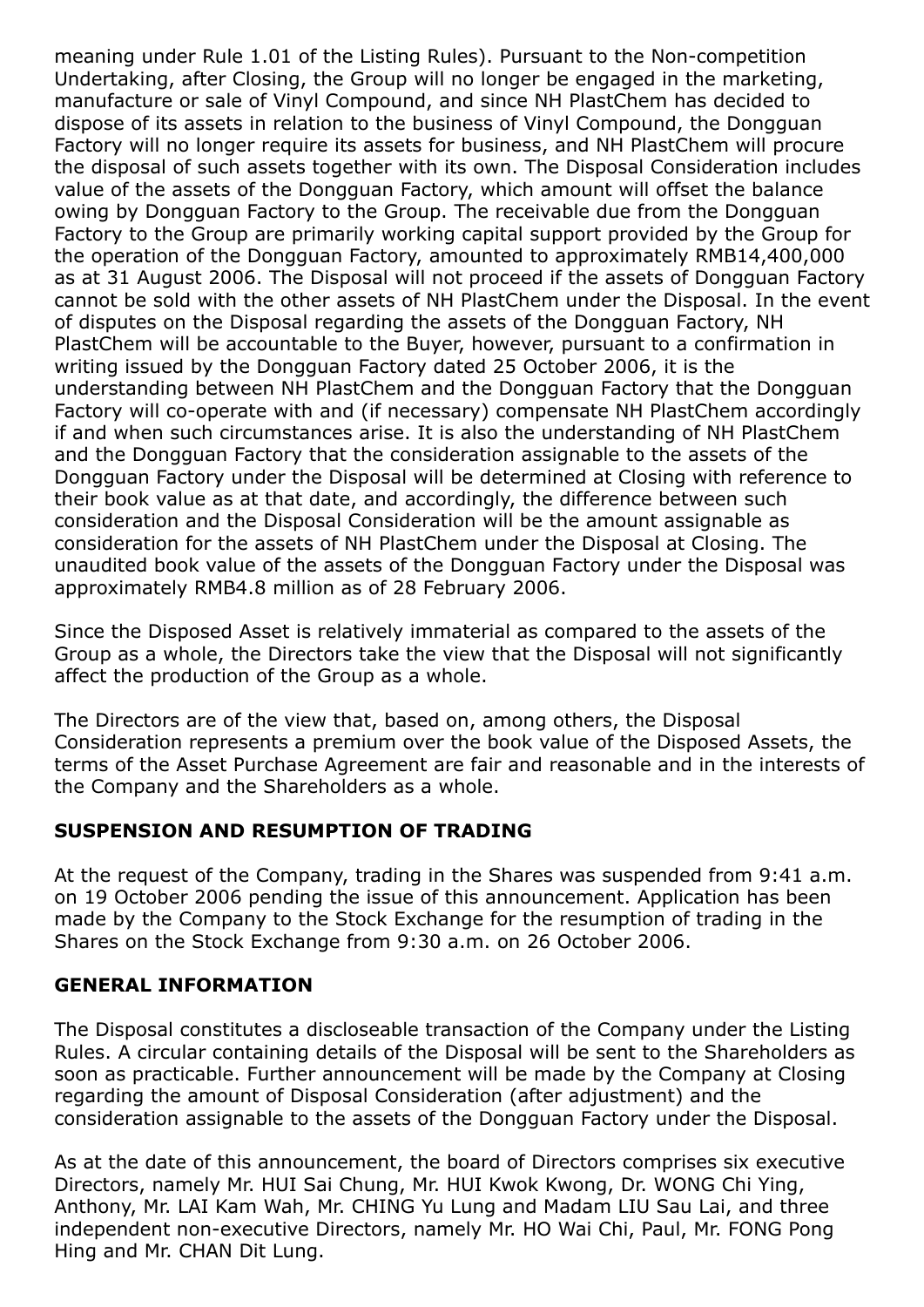# DEFINITIONS

In this announcement, the following expressions have the meanings set out below unless the context requires otherwise.

| Agreement"                   | "Asset Purchase the asset purchase agreement entered into among, inter alia, NH<br>PlastChem as the seller and PolyOne Vinyl Compounds Asia Holdings<br>Limited as the buyer dated 19 October 2006;                     |
|------------------------------|-------------------------------------------------------------------------------------------------------------------------------------------------------------------------------------------------------------------------|
| "Best Merit"                 | Best Merit International Limited, a company incorporated in the<br>British Virgin Islands which holds 28% of the issued share capital of<br>NH PlastChem, and it is owned equally by each of the Seconded<br>Employees; |
| "Buyer's Shares<br>Purchase" | the transfer of the Buyer's Shares from PolyOne to NH PlastChem or<br>Extrabest pursuant to the Asset Purchase Agreement;                                                                                               |
| "Buyer"                      | PolyOne Vinyl Compounds Asia Holdings Limited, a company<br>incorporated in the British Virgin Islands and a direct wholly-owned<br>subsidiary of PolyOne;                                                              |
|                              | "Buyer's Shares" the shares representing 5% of the issued and outstanding shares of<br>the Buyer to be transferred from PolyOne to NH PlastChem or its<br>nominee, Extrabest pursuant to the Asset Purchase Agreement;  |
| "Company"                    | Ngai Hing Hong Company Limited, an exempted company<br>incorporated in Bermuda with limited liability and the shares of<br>which are listed on the main board of the Stock Exchange;                                    |
| "Closing"                    | completion of the Disposal and the Subscription;                                                                                                                                                                        |
| "Deposit"                    | deposit in the amount of HK\$20,600,000 received by NH PlastChem<br>on 20 October 2006 pursuant to the Asset Purchase Agreement;                                                                                        |
| "Director(s)"                | Director(s) of the Company;                                                                                                                                                                                             |
| "Disposal<br>Consideration"  | consideration for the Disposal, being the amount of HK\$40,200,000<br>payable in cash (subject to adjustment);                                                                                                          |
| "Disposal"                   | The disposal of certain assets of NH PlastChem and Dongguan<br>Factory pursuant to the Asset Purchase Agreement;                                                                                                        |
| "Disposed<br>Assets"         | the assets to be disposed of pursuant to the Disposal;                                                                                                                                                                  |
| "Dongguan<br>Factory"        | 東莞厚街毅興塑化廠(Dongguan Hou Jie Ngai Hing PlastChem Factory),<br>a factory in Dongguan, the PRC and carrying on a processing trade<br>business;                                                                              |
| "Extrabest"                  | Extrabest Holdings Limited, a company incorporated in the British<br>Virgin Islands and an indirect wholly-owned subsidiary of the<br>Company;                                                                          |
| "Group"                      | the Company and its subsidiaries;                                                                                                                                                                                       |
| "HK\$"                       | Hong Kong dollars, the lawful currency of Hong Kong;                                                                                                                                                                    |
| "Hong Kong"                  | The Hong Kong Special Administrative Region of the People's<br>Republic of China;                                                                                                                                       |
| "Listing Rules"              | The Rules Governing the Listing of Securities on the Stock<br>Exchange;                                                                                                                                                 |
| "NH<br>International"        | Ngai Hing (International) Company Limited, a company incorporated<br>in the British Virgin Islands and a direct wholly-owned subsidiary of<br>the Company;                                                              |
| "NHH Plastic                 | Ngai Hing Hong Plastic Materials Limited, a company incorporated in                                                                                                                                                     |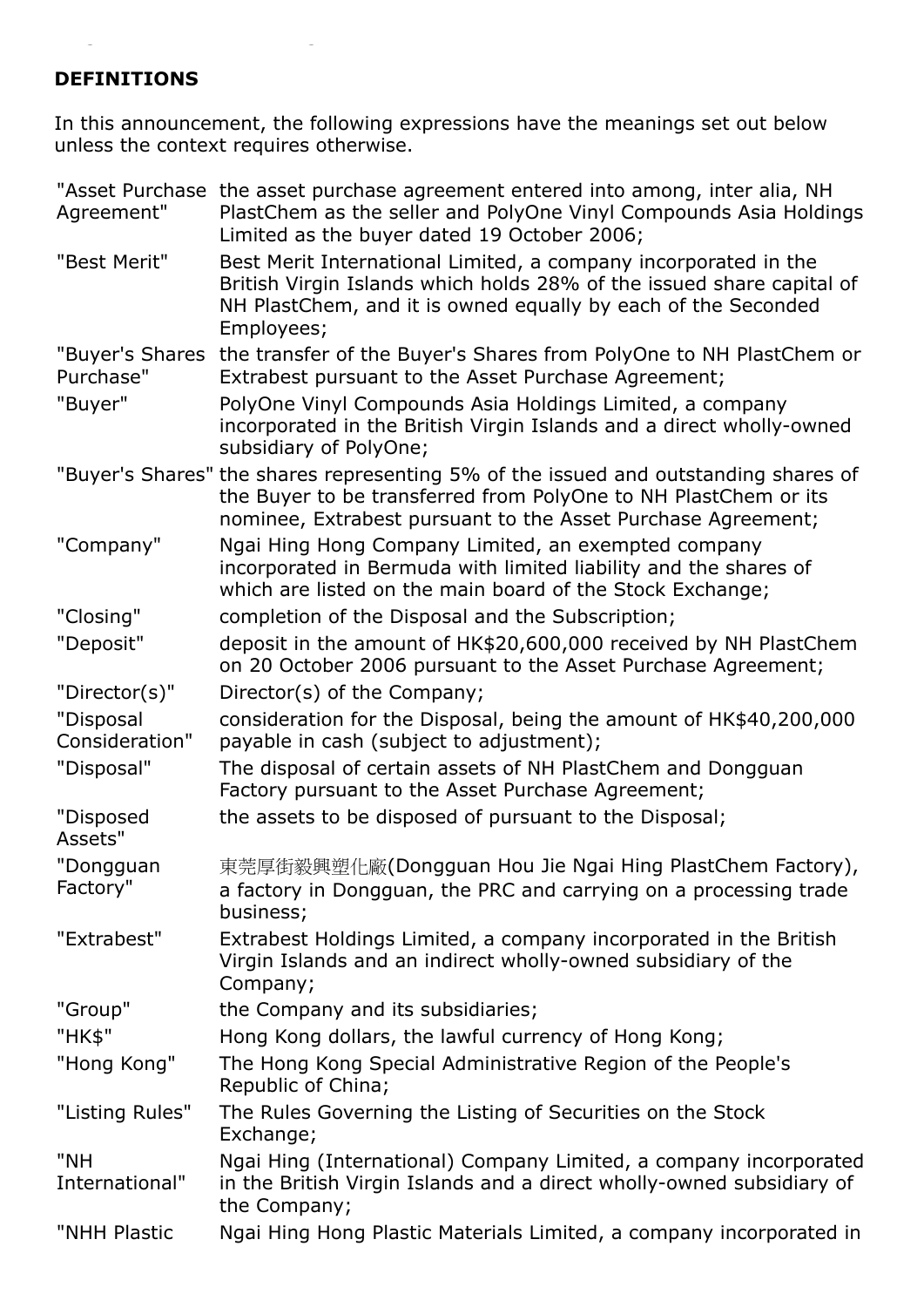| Materials"                           | Hong Kong and an indirect wholly-owned subsidiary of the<br>Company;                                                                                                                                                      |
|--------------------------------------|---------------------------------------------------------------------------------------------------------------------------------------------------------------------------------------------------------------------------|
| "Non-<br>competition<br>Undertaking" | the non-competition undertaking covenanted by the Company and<br>NH PlastChem in favour of the Buyer pursuant to the Asset Purchase<br>Agreement;                                                                         |
| "PolyOne"                            | PolyOne Corporation, a company incorporated in the State of Ohio,<br>United States of America and the sole shareholder of the Buyer, the<br>shares of which are listed on the New York Stock Exchange;                    |
| "PRC"                                | the People's Republic of China, for the purpose of this<br>announcement, excluding Hong Kong, Macao Special Administrative<br>Region and Taiwan;                                                                          |
| "PVC"                                | polyvinylchloride, which is a type of plastic material;                                                                                                                                                                   |
| "RMB"                                | Renminbi, the lawful currency of the PRC;                                                                                                                                                                                 |
| "Seconded<br>Employees"              | YIP Yik Wai, Roy and LAM Kwok Kin, Joseph who, were directors (up<br>to 19 October 2006) of NH PlastChem and are (through Best Merit)<br>substantial shareholders of NH PlastChem as at the date of this<br>announcement; |
| "Secondment<br>Agreement"            | the secondment agreement to be entered into between the Buyer<br>and Extrabest in respect of the secondment of the Seconded<br>Employees;                                                                                 |
| "Shareholders"                       | Shareholders of the Company;                                                                                                                                                                                              |
| "Shares"                             | ordinary share(s) of HK\$0.1 each in the share capital of the<br>Company;                                                                                                                                                 |
| "Stock<br>Exchange"                  | The Stock Exchange of Hong Kong Limited;                                                                                                                                                                                  |
| "Subscription<br>Price"              | HK\$0.5 per Share;                                                                                                                                                                                                        |
| "Subscription<br>Shares"             | the 6,000,000 Shares to be subscribed by PolyOne pursuant to the<br>Asset Purchase Agreement;                                                                                                                             |
| "Subscription"                       | subscription of an aggregate of 6,000,000 Shares by PolyOne<br>pursuant to the Asset Purchase Agreement;                                                                                                                  |
| "subsidiary"                         | has the meaning ascribed to it under the Companies Ordinance<br>(Chapter 32, Laws of Hong Kong) and "subsidiaries" shall be<br>construed accordingly;                                                                     |
| "Vinyl<br>Compound"                  | any compound where 50% or more by weight of the base polymer<br>used is PVC or chlorinated PVC;                                                                                                                           |
| "Warranties"                         | warranties in relation to, inter alia, the Disposed Assets and their<br>ownership by NH PlastChem represented and warranted by NH<br>PlastChem to the Buyer and PolyOne pursuant to the Asset Purchase<br>Agreement;      |
| "%"                                  | Per cent.                                                                                                                                                                                                                 |

By Order of the Board HUI Sai Chung *Chairman*